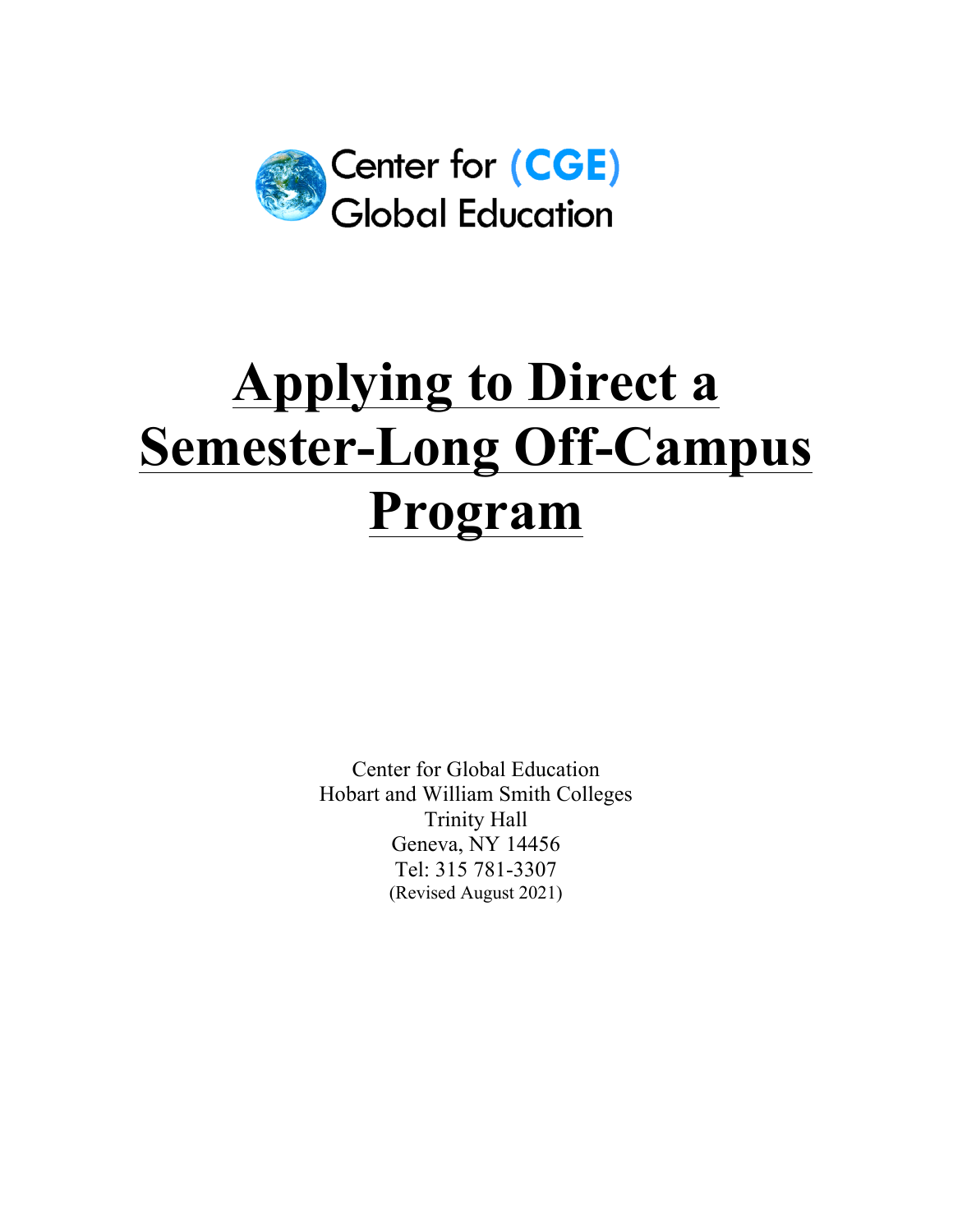## **CONTENTS**

| Topic                                          | Page(s) |
|------------------------------------------------|---------|
| Why direct a short-term program?               | 3       |
| Faculty who have led previous programs         | 4       |
| What does a Faculty Director do?               | 5       |
| Guidelines for semester-long program proposals | $6 - 7$ |
| Questions to ask when preparing a proposal     | 8       |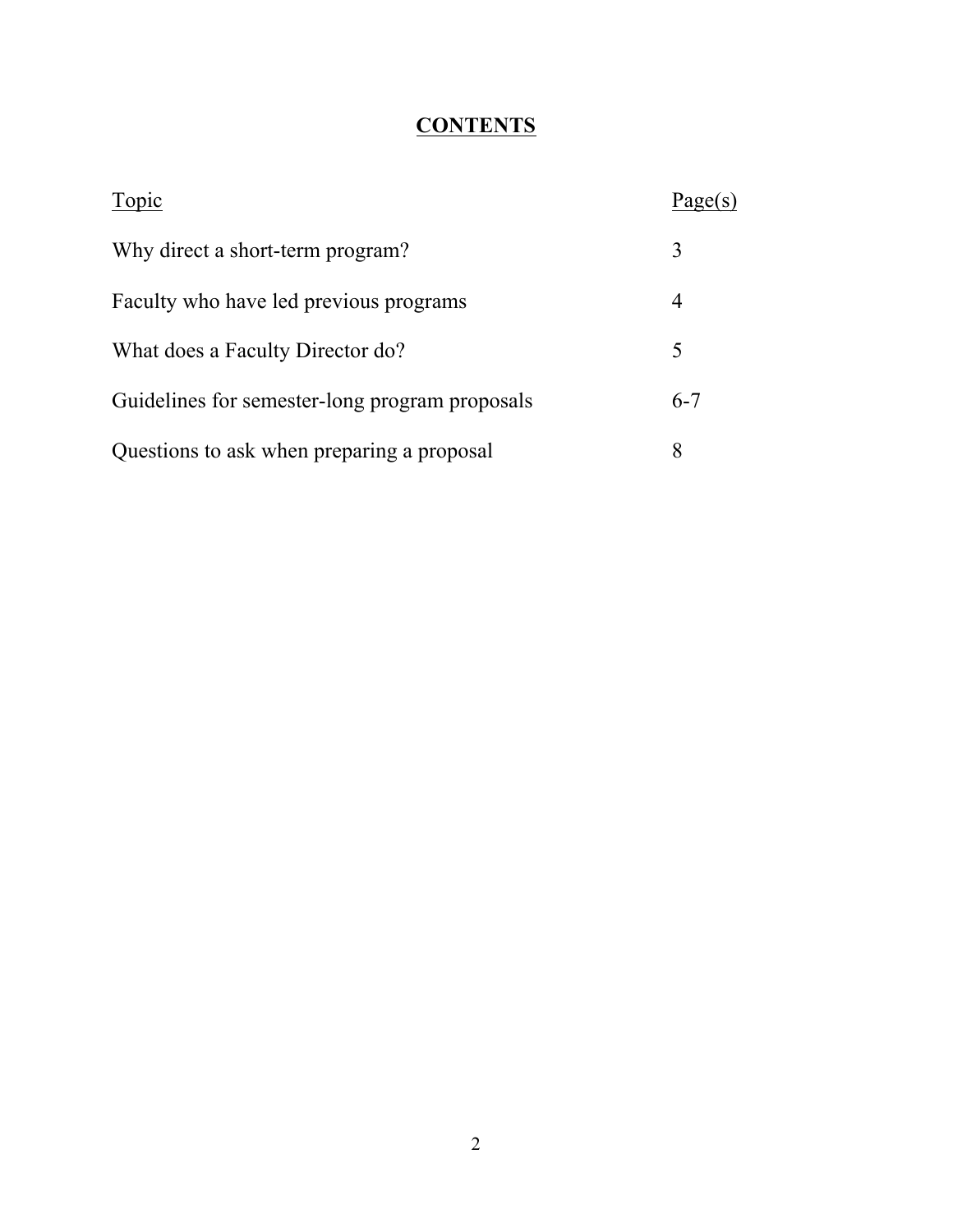### **Why Direct an Off-Campus Program?**

There are many reasons you should consider directing an off-campus program. For example, directing an off-campus program:

- can enrich your teaching on campus and broaden its focus
- can support your current scholarship and expand its focus
- is a great opportunity to collaborate with and learn from a colleague
- gives you the opportunity to be a part of a transformative experience for students

The experiences you have and the new perspectives and knowledge you gain while abroad are likely to enrich your other course offerings. Whether by including a new geographic focus to course content, adding in resources encountered during development of your off-campus course or supplementing course materials with your own personal experiences, you may find yourself reimagining your on-campus courses following a program abroad. In addition, new disciplinary or interdisciplinary courses often evolve out of faculty participation in off-campus programs.

Some faculty gravitate toward programs that tie in with their scholarship interests, and thus the experience of directing a program may directly support your scholarship and potentially expand its focus. The program may generate new contacts and collaborations and provide access to resources "on the ground" that can enhance your scholarship.

Co-directed programs provide a great opportunity to teach with a colleague. Not only will you learn about your colleague's area of expertise, but you'll also have the opportunity to learn from each other about teaching. While this might not be the first benefit you think of when considering serving as a co-director, it can be one of the most lasting.

It can be very rewarding to watch students grow during, and as a result of, these off-campus programs. You will have the opportunity to observe first-hand their struggles and successes, and consequently may develop much deeper relationships than typically happens on campus. To be a part of a process that is often transformative for students is both exciting and challenging.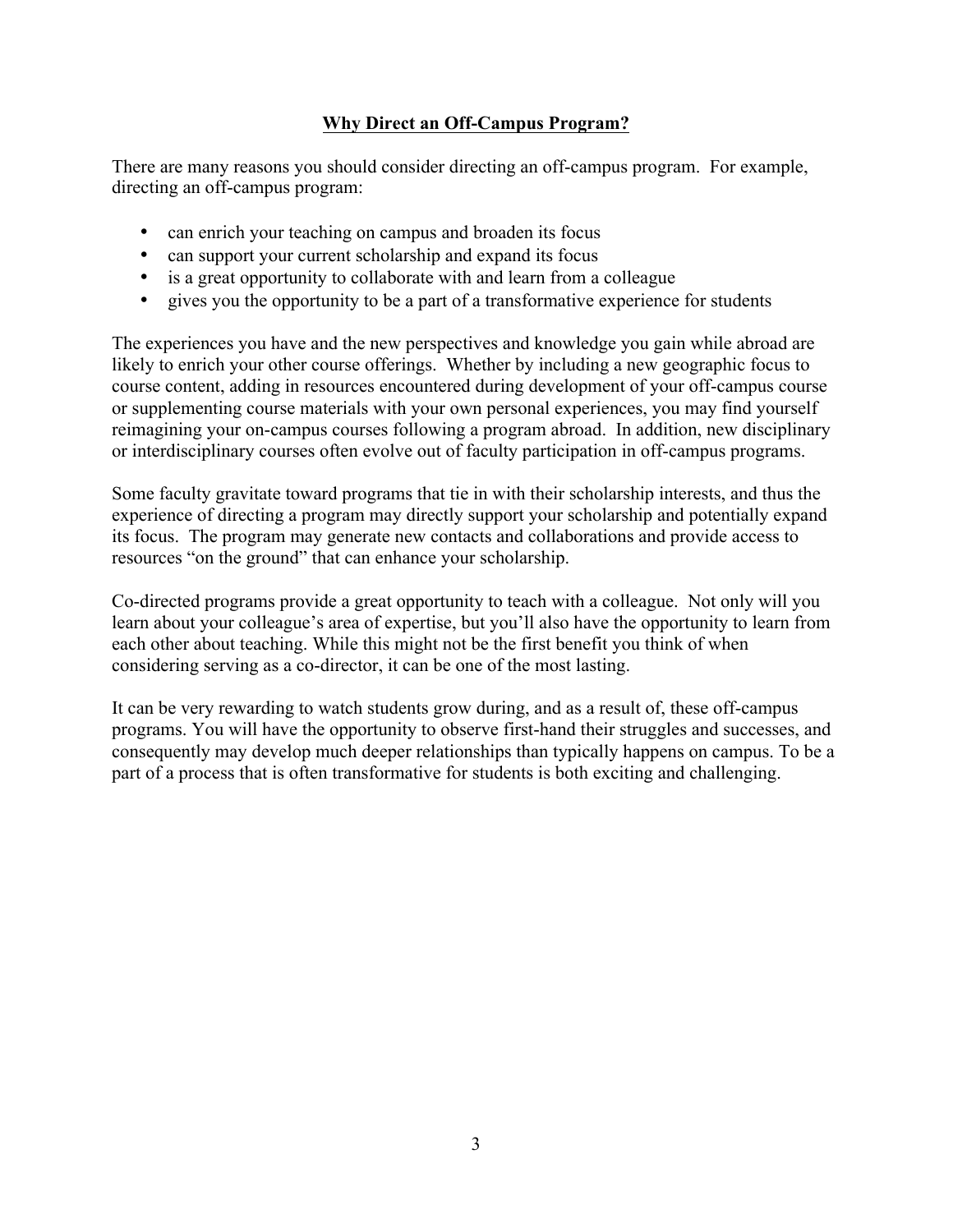#### **Following is a list of HWS faculty who have led semester programs in recent years. We encourage you to use them as a resource.**

| <b>Fall 2015</b>   | Auckland<br>Galway<br>Queensland<br>Rome<br>Seville<br>Vietnam | Jamie MaKinster<br>Anna Creadick<br>Laurie Tyler and Kathleen LoGiudice (Union College)<br>Jack Harris<br>Juan Liebana<br>BK Tuon (Union) |
|--------------------|----------------------------------------------------------------|-------------------------------------------------------------------------------------------------------------------------------------------|
| <b>Spring 2016</b> | Galway<br>Rome                                                 | Jack Rosenberry (St. John Fisher College)<br>Gabriella D'Angelo and Ted Aub                                                               |
| <b>Fall 2016</b>   | Auckland<br>Galway<br>Mendoza<br>Queensland<br>Rome<br>Vietnam | Kirin Makker<br>David Hodgson (Union)<br><b>Brien Ashdown</b><br>Beth Newell and Kristen Brubaker<br>Walter Bowyer<br>Chris Annear        |
| Spring 2017        | Ecuador/Peru<br>Galway<br>Rome                                 | Scott McKinney<br>Elizabeth Ramey<br><b>Stan Mathews</b>                                                                                  |
| <b>Fall 2017</b>   | Galway<br>Queensland<br>Rome<br>Seville<br>Vietnam             | Wes Perkins<br>Nicole Theodosiou and Hans Mueller (Union College)<br>Jeff Anderson<br>Fernando Rodríguez-Mansilla<br>Tom Lobe (Union)     |
| Spring 2018        | Galway<br>Rome                                                 | Jamie MaKinster<br>Christine Chin and Michael Tinkler                                                                                     |
| <b>Fall 2018</b>   | Auckland<br>Galway<br>Mendoza<br>Queensland<br>Rome<br>Vietnam | Nick Ruth<br>Dianne McMullen (Union)<br>Colby Ristow<br>Mark Deutschlander and Darrin Magee<br>Jim Capreedy<br>Chris Annear               |
| Spring 2019        | Galway<br>Rome                                                 | Anna Creadick<br>Ted Aub and Liliana Leopardi                                                                                             |
| <b>Fall 2019</b>   | Galway<br>Queensland<br>Rome<br>Seville<br>Vietnam             | Jack Harris<br>Don Rodbell and Quynh Chu-LaGraff (Union College)<br>Leah Himmelhoch<br>Juan Liebana<br>Teresa Meade (Union College)       |
| Spring 2020        | Auckland<br>Galway<br>Rome                                     | Diana Baker<br>Josh Greenstein<br>Meghan Brown and Gabriella D'Angelo                                                                     |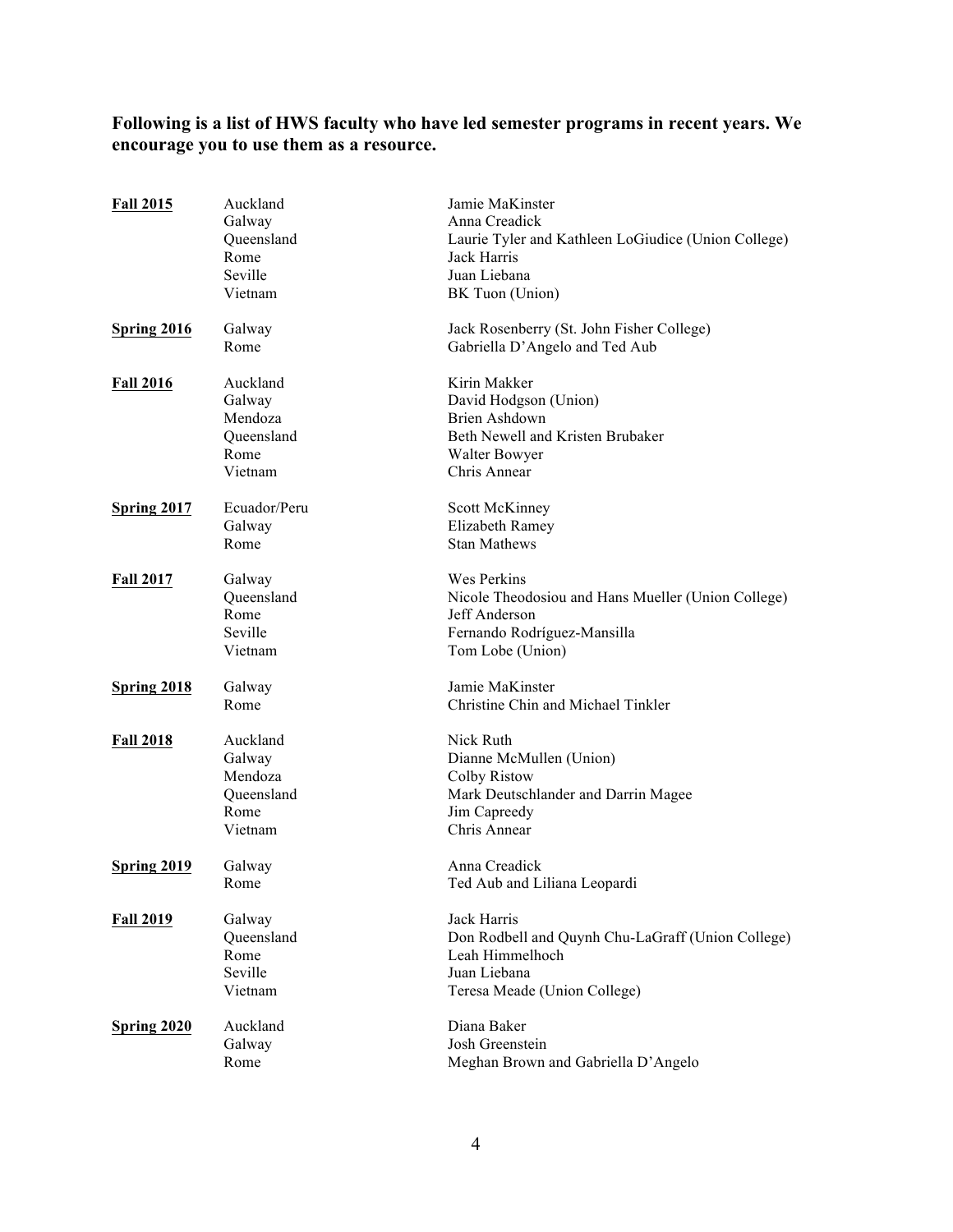## **What does a Faculty Director do?**

#### **The Role of the Faculty Director**

Faculty who direct a semester-long off-campus program assume a range of responsibilities beyond just teaching a course. The faculty director takes on many other roles, including overseeing the program budget, planning and participating in excursions, dealing with student housing and medical issues, and serving as the on-site representative of HWS. All faculty selected to lead an off-campus program will receive and sign the "Directors' Responsibilities" agreement in which a full list and description of the various responsibilities of the faculty director is included.

Aside from the academic content of the program, directors will also be (in collaboration with the Center for Global Education) involved in establishing agreements with providers abroad, arranging excursions, and developing a program budget. In addition, directors are expected to provide a site-specific predeparture orientation session(s) for the group that will be complemented by general sessions arranged by the CGE.

The faculty director bears great responsibility for the success of the academic program, for student safety and well-being, and for upholding the reputation of the Colleges. Students share in these responsibilities and sign a behavior agreement to this effect, as well as a waiver of liability.

#### **The Role of the Center for Global Education (CGE)**

The Center for Global Education is part of the Office of Academic and Faculty Affairs reporting structure and is comprised of the Dean of Global Education, Programs Operations Manager, Associate Program Manager (who has primary responsibility for short-term programs), Predeparture and Re-entry Programming Coordinator, and Office Coordinator. CGE staff work closely with the Dean of Faculty and Provost who has overall institutional responsibility for the Colleges' off-campus programs.

In addition to its involvement in program development, the CGE is responsible for advising students and faculty inquiring about programs, arranging program publicity, collaborating with partner institutions, and arranging program logistics. CGE staff work closely with faculty directors in student recruitment, conducting application review and admissions decision-making, and in helping to prepare students for their off-campus experience.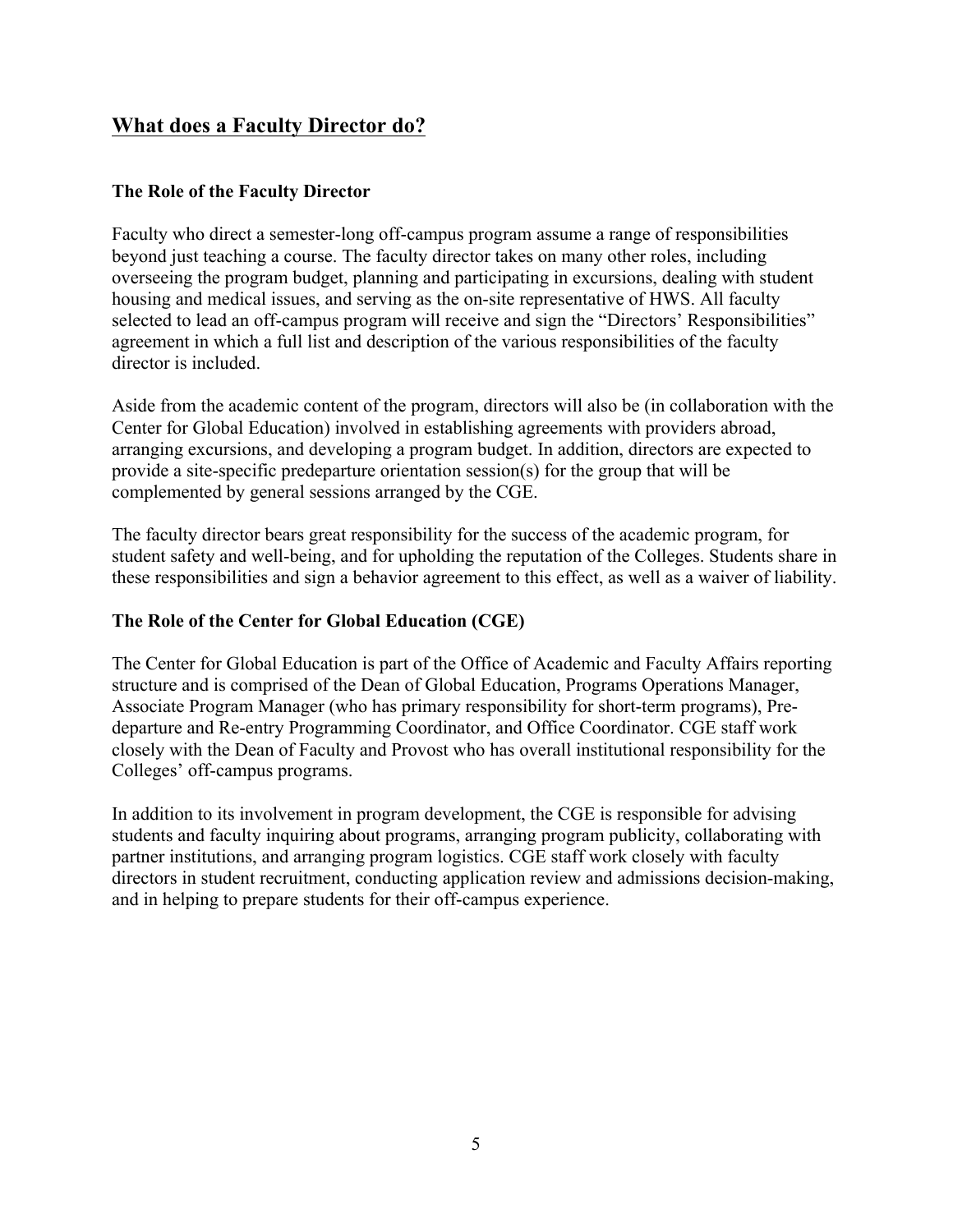## **Guidelines for Semester-Long Program Proposals**

Please review the following guidelines when developing a program proposal:

- 1. **Semester Program Menu:** The CGE offers semester-long faculty-led programs in several locations, with some programs offered every semester and others on an annual or biannual basis. While certain programs are designed for faculty in specific disciplines, in other cases faculty from any academic area may apply to direct. Program locations include:
	- Argentina (Mendoza) Fall semester even years
	- Australia (Brisbane) Every Fall semester\*
	- Ireland (Galway) Every semester\*
	- Italy (Rome) Every semester (Art/Architecture focus in Spring; Other disciplines in Fall)
	- New Zealand (Auckland) Every Spring semester (Education focus even years; Other disciplines odd years)
	- Spain (Seville) Fall semester odd years (Spanish and Hispanic Studies focus language program)
	- Vietnam (Hanoi) Every Fall semester\* \**Program shared with Union College through Partnership for Global Education (Fall semester only in Galway)*

Further information about each of these programs is available on the CGE website: https://global.hws.edu/index.cfm?FuseAction=Programs.ListAll&

- 2. **Faculty Eligibility:** Priority is given to proposals from tenure-track faculty members. Proposals from faculty who have not previously directed an off-campus program are particularly encouraged.
- 3. **Call for Proposals:** The Center for Global Education issues a Call for Proposals for semester-long off-campus programs early each semester. Proposals are solicited about 18 months in advance of the program departure date so that faculty directors are in place to begin student recruitment 12 months prior to the program. Please see the Off-Campus Program Proposal (Semester) form for a full description of the proposal review and selection process.
- 4. **Program size:** The enrollment target for programs led by a **single** director is **18-20** students, while the target for **dual**-director programs is **30-35** students. Programs that fail to meet minimum enrollment requirements (**14** for single-director programs and **24** for dual-director programs) may be subject to cancellation.
- 5. **Site immersion:** Successful proposals will include opportunities for students to engage in meaningful ways with the local population and environment. Some programs will already include such components (homestay or integrated housing, field study opportunities, internship, teacher education placement, integrated classes, etc.) but other innovative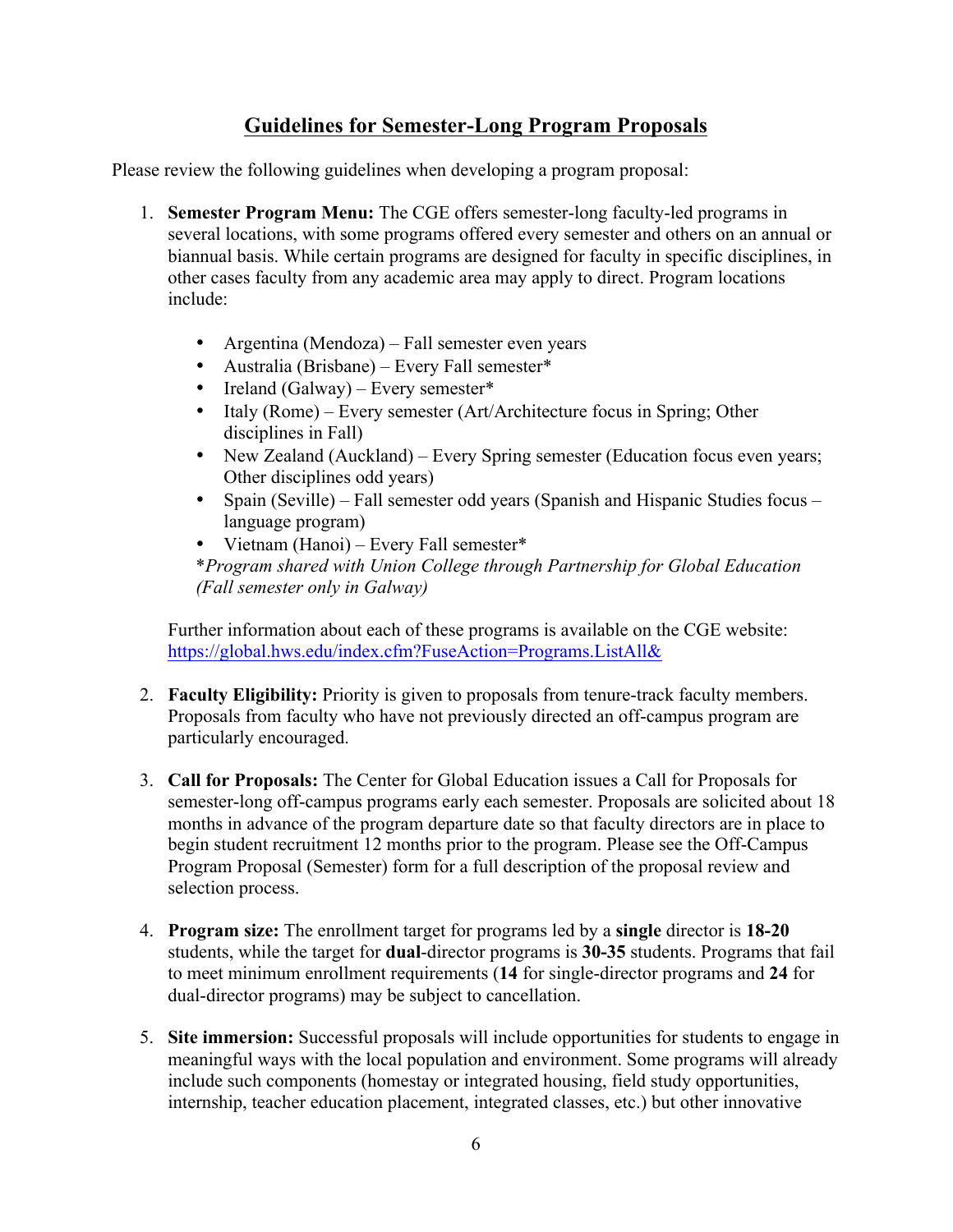ways to bring students into contact with the local community and to utilize the site in the class(es) to be offered are encouraged.

- 6. **Pre-and Post-Program Activities:** Successful proposals must also indicate what will be done to prepare students for their time abroad as well as what sorts of opportunities will be available upon their return to campus to enable them to reflect upon and process their experience. In preparing their proposals, faculty are encouraged to consult with CGE staff to learn more about the wide array of pre-departure and re-entry programming offered by the CGE designed to enhance the students' academic and intercultural experiences.
- 7. **Partner Institutions:** All of our faculty-led semester programs are offered in collaboration with partner institutions, including local universities, locally-based organizations that offer academic and logistical support, and study abroad "providers". These partners provide a range of services to our programs, including housing, arranging excursions, local transportation, and emergency support. In addition, students will take some of their coursework through the host institution. Depending on the program, HWS faculty directors will offer either one or two courses.
- 8. **Excursions:** A key component of our faculty-led programs is the opportunity to take students on excursions designed to enhance the academic program and provide them with insight into the local culture(s) and society. The excursions typically connect with courses offered as part of the program and may include visits in and around the host city as well as travel to other parts of the country (or even to neighboring countries). In some cases, excursions are already planned as part of the existing program while in others faculty will arrange excursions with the support of local institutions.
- 9. **HWS Travel Policy:** The Colleges have established an International Travel Policy that sets out guidelines regarding international travel involving students. While HWS risk management staff draw on guidance from a variety of sources, primary consideration is given to the US Department of State's Travel Advisory system in which countries are assigned to "risk levels" based on an assessment of a variety of risk indicators.

Faculty proposing to direct any off-campus study program must review the State Department advisory information and rating for the country(ies) in which the proposed program (or activity) will take place. All semester-long program locations are reviewed regularly by HWS institutional risk management staff. Proposals including excursions to locations identified as **high risk** (typically labeled as "Do Not Travel To" or "Reconsider Travel To" in the Department of State Travel Advisory) will require additional review.

10. **Insurance:** Depending on the circumstances relating to any student travel included in a proposal, vendors and partner organizations utilized for travel or other purposes may be required to provide certificates of insurance that meet the requirements of the Colleges and their insurance carriers. Furthermore, any institutionally sponsored or affiliated travel is conditioned upon the Colleges' ability to maintain sufficient coverage through our insurance carriers.